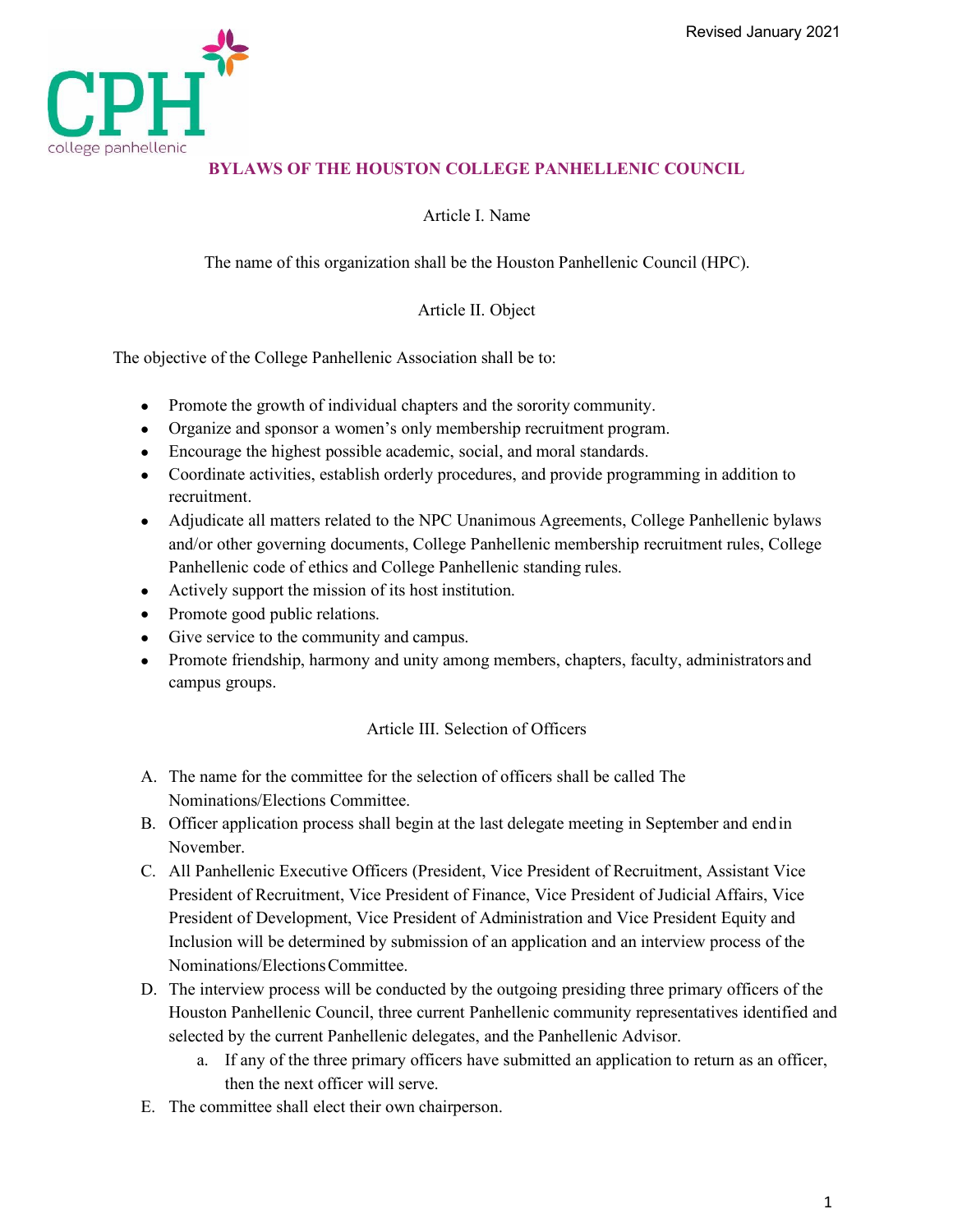- F. The committee will coordinate the application review and interviews for eachinterested candidate.
- G. The committee will present a slate of candidates for all officer positions to the Panhellenic delegates which will include one person per position depending on the qualifications, but nomore than three candidates.
- H. The slated officers must be voted on by the Panhellenic delegates by passing a 2/3 vote.
- I. A chapter will not be represented by more than two positions on the HPC Executive Board in the same year.

# Article IV. Executive Officers and Duties

#### Section 1. HPC Executive Officers

The officers of the Houston Panhellenic Council shall be President, Vice President of Recruitment, Vice President of Finance, Vice President of Administration, Vice President of Judicial, Vice President of Development, and Assistant Vice President of Recruitment.

### Section 2. Duties of Officers

- A. The PRESIDENT shall:
	- i. Have overall responsibility for the operation of the Houston Panhellenic Council.
	- ii. Call and preside at all meetings of the Houston Panhellenic Council.
	- *iii.* Call and preside at all meetings of the Executive Council*.*
	- iv. Serve as an ex-officio member of all College Panhellenic Committees, except the Judicial Board.
	- v. Communicate regularly with the Panhellenic Advisor.
	- vi. Be familiar with the NPC Manual of Information and all governing documents of this Association.
	- vii. Ensure all NPC College Panhellenic reports are completed on time.
	- viii. Communicate with the NPC Area Advisor along with the Panhellenic Advisor.
	- ix. Maintain current copies of the following: Houston Panhellenic Council Bylaws and standing rules, the Houston Panhellenic Council budget, contracts executed on behalf of the Houston Panhellenic Council, correspondence and materials received from the NPC Area Advisor, all NPC College Panhellenic reports and other pertinent materials.
	- x. Perform all other duties as applicable to the office as prescribed by theparliamentary authority adopted by the council.
	- xi. Shall disaffiliate in accordance to the recruitment rules.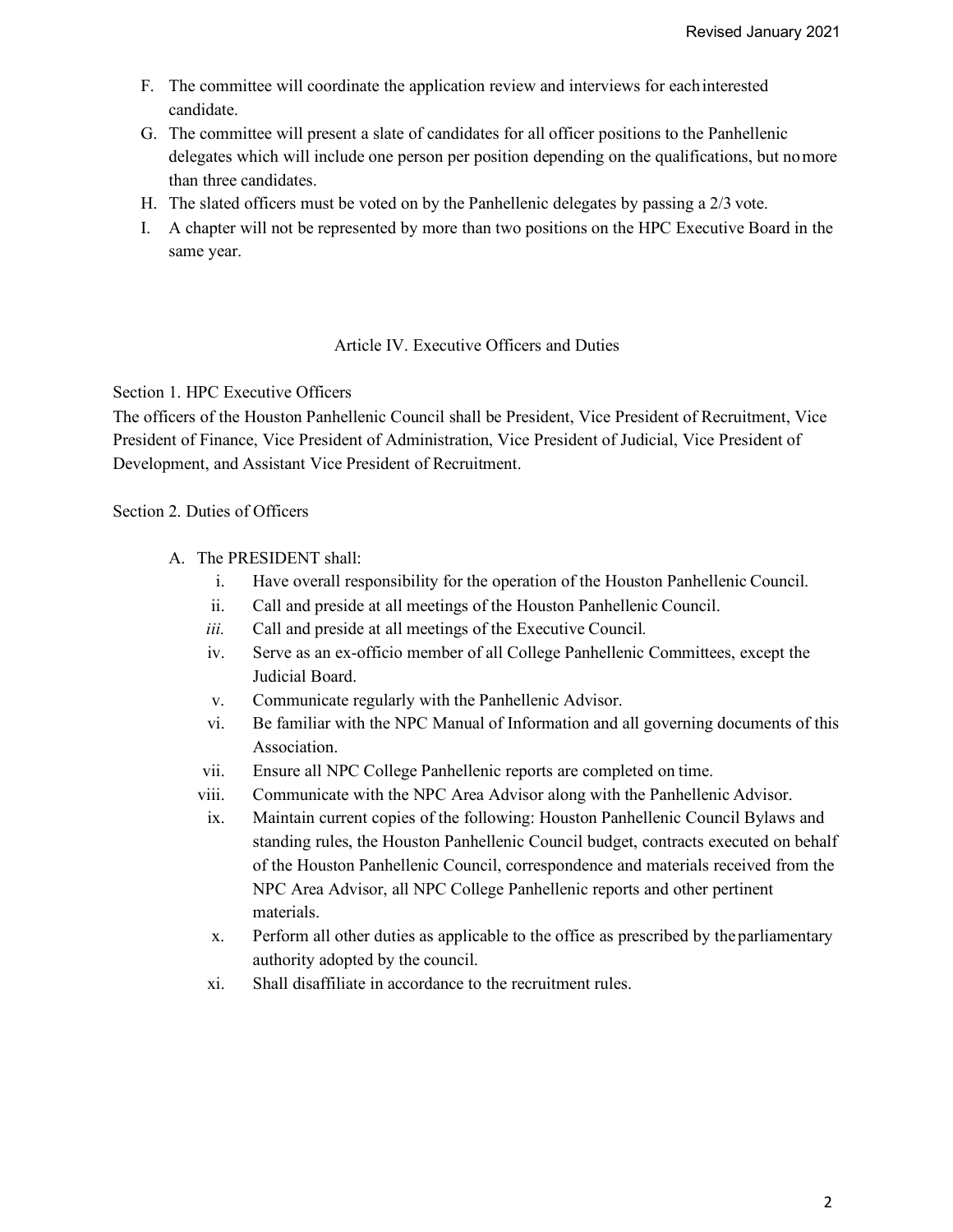- B. The VICE PRESIDENT OF RECRUITMENT shall:
	- i. Perform the duties of the President in her absence.
	- ii. Be familiar with the NPC Manual of Information and all governing documents of this council.
	- iii. Perform all other duties as applicable to the office as prescribed by the officer transition manual adopted by the council.
	- iv. Be responsible for creating all calendars in regards to recruitment.
	- v. Oversee all Panhellenic recruitment activities and events.
	- vi. Oversee all recruitment publication efforts.
	- vii. Oversee Panhellenic recruitment registration.
	- viii. Coordinate a Recruitment Rules Workshop before the start of the recruitment period to educate each member organization about rules and procedures concerning recruitment. Each chapter will receive a month notification of the event.
		- ix. Submit any revisions to the Houston Panhellenic Council recruitment rules to the Panhellenic Council for approval.
		- x. Host all Panhellenic recruitment wrap-up meetings with recruitment chairs and advisors.
		- xi. Organize all Panhellenic recruitment meetings.
	- xii. Keep complete and accurate records of Panhellenic recruitment information.
	- xiii. Present a full report, including recommendations, to the Panhellenic Councilbased on an analysis of the recruitment statistics and recruitment evaluations from new members, potential new members who withdrew, each member organization and chapter advisors.
	- xiv. Perform all other duties as applicable to the office as prescribed by theparliamentary authority adopted by the council.
	- xv. Shall disaffiliate in accordance to the recruitment rules.

## C. The VICE PRESIDENT OF FINANCE shall:

- i. Supervise the finances of the Houston Panhellenic Council.
- ii. Prepare the annual budget and, receive approval by the current Houston Panhellenic Council and Advisor.
- iii. Receive all payments due to the council, collect all dues, and give receipts.
- iv. Provide each NPC affiliated chapter with budgets upon request of a one-on-one meeting with VP of Finance.
- v. Pay promptly the annual NPC dues and all bills of the Houston Panhellenic Council.
- vi. Maintain current financial records; give a financial report at each regular meeting of the Houston Panhellenic Council and an annual report at the close of her term of office.
- vii. Be familiar with the NPC Manual of Information and all governing documents of this council.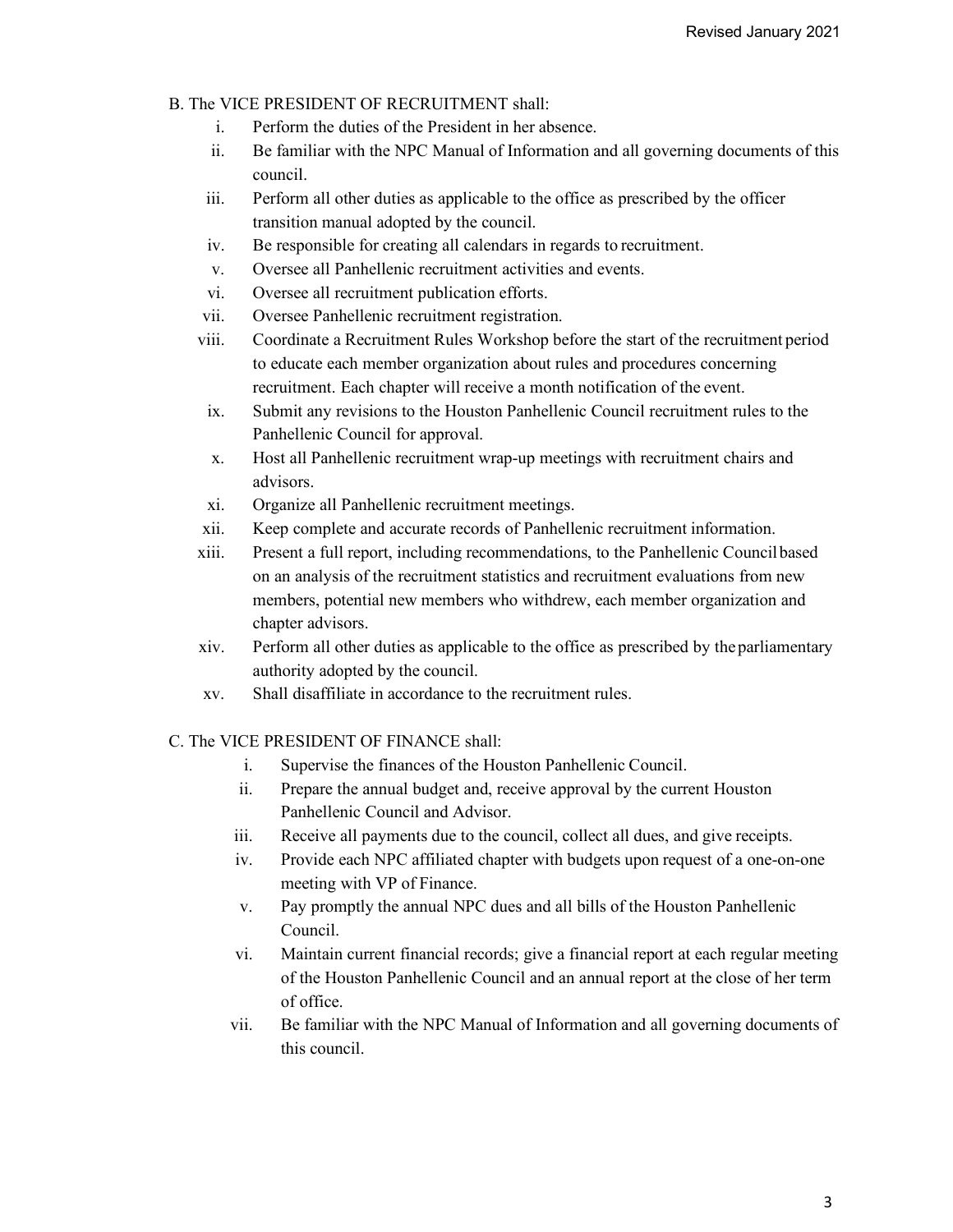- viii. Perform all other duties as applicable to the office as prescribed by the parliamentary authority adopted by the council.
- ix. Shall disaffiliate in accordance to the recruitment rules.

## D. The VICE PRESIDENT OF ADMINISTRATION shall:

- i. Keep an accurate roll of the members of Houston Panhellenic Council Delegates including updating the Houston Panhellenic Council officer roster with the Center for Fraternity & Sorority Life.
- ii. Report a delegate's absence to that chapter's president.
- iii. Record minutes of all meetings of the Houston Panhellenic Delegate Council and the Executive Board.
- iv. Maintain a complete and up-to-date file that includes the minutes of allmeetings from the date of organization and current correspondence.
- v. Send general body meeting minutes to all members of the Houston Panhellenic Executive Council.
- vi. Be familiar with the NPC Manual of Information and all governing documents of this council.
- vii. Keep a current 'master calendar' of all chapter member groups in efforts to coordinate activities between HPC and the other councils.
- viii. Shall inform HPC delegates of approved philanthropy events presented by the Houston Panhellenic Council and other councils.
- ix. Perform all other duties as applicable to the office as prescribed by the parliamentary authority adopted by the council.
- x. Regulate the 'hpcpics' Gmail account.
- xi. Manage public relations for HPC throughout the term including but not limited to: Instagram, Facebook, Twitter, and the HPC website.
- xii. Shall disaffiliate in accordance to the recruitment rules.

## E. The VICE PRESIDENT OF DEVELOPMENT shall:

- i. Host monthly roundtable meetings with the academic committee to include each academic chair from all HPC organizations.
- ii. Prepare an academic-based program per semester and annually.
- iii. Provide each academic chair within the committee with resources and incentivesto help their chapter members achieve academic success.
- iv. Be responsible for managing events hosted by HPC.
- v. Responsible for coordinating monthly events with HPC chapters.
- vi. Any event that is planned by the Vice President of Development that is announced with a month notification must have forty percent of each chapter in attendance or they will receive a fine of \$10 for each member they are under.
- vii. Will serve as the Fraternity/Sorority Life Liaison for HPC.
- viii. Perform all other duties as applicable to the office as prescribed by theparliamentary authority adopted by the council.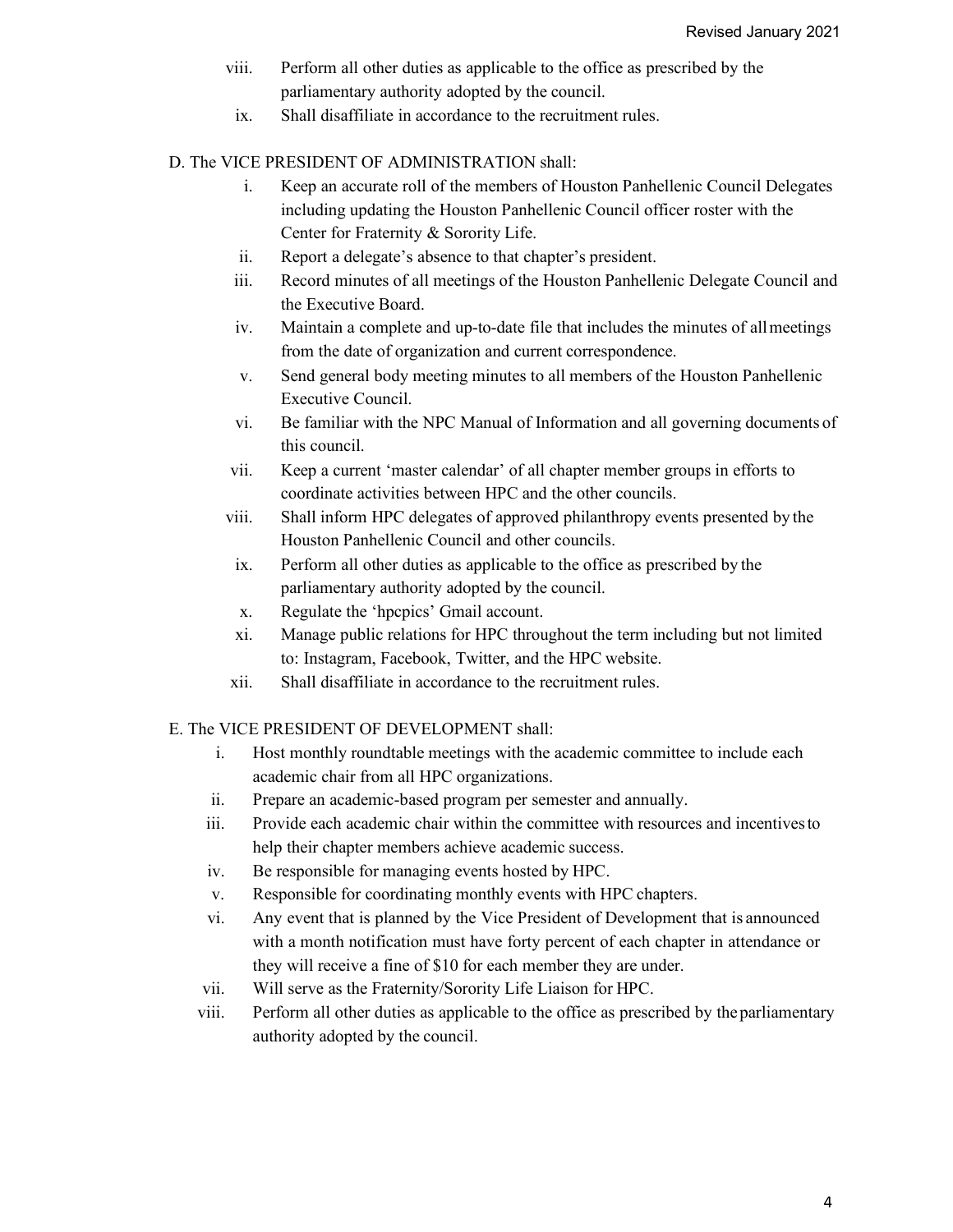- ix. Shall disaffiliate in accordance to the recruitment rules.
- F. The VICE PRESIDENT OF JUDICIAL AFFAIRS shall:
	- i. Coordinate the training of Judicial Board members with the Houston Panhellenic Advisor and/or representative of the campus office of Judicial Affairs. These procedures and applications will be distributed during the spring semester.
	- ii. The Judicial Board will be comprised of the following individuals:
		- a. Current Vice President of Judicial Affairs will act as the chairman of the Judicial Board.
		- b. One (1) active Panhellenic woman from each HPC organization selected through an application process.
		- c. Current Houston Panhellenic Council Advisor (ex-officio)
	- iii. Make arrangements for the mediations and hearings as indicated by thePanhellenic President (location, meeting room, set-up, appointment of a secretary among board members, and notification of the hearing to the board members and involved chapters).
	- iv. Meetings and hearings regarding Judicial Affairs will be closed to the partiesnot involved unless otherwise stated by the officer.
	- v. Determine if any Judicial Board members need to be excused from serving because of a conflict of interest. If a Board member does not keep up with necessary hearings and Board discussions, the Vice President of Judicial Affairs may also excuse the member and request a replacement.
	- vi. Provide involved chapters with an outline of Judicial Board Hearing Procedures.
	- vii. Preside over judicial hearings.
	- viii. Inform, in writing, cited chapters of the verdict, penalties (if applicable), and the appeals process.
		- ix. Initiate, follow through, and preside over all Constitution or Bylaw revisions.
		- x. Initiate, follow through, and preside over the Educational Program set by HPC.
		- xi. Monitor all activity year round having to do with social media that is set inthe Recruitment Rules.
	- xii. Begin monitoring all chapter activity starting the day after the Recruitment Rules Education Session, as set forward.
	- xiii. Perform all other duties as applicable to the office as prescribed by theparliamentary authority adopted by the council.
	- xiv. Shall disaffiliate in accordance to the recruitment rules.
- G. The VICE PRESIDENT OF EQUITY AND INCLUSION shall:
	- i. Assist with managing events hosted by HPC.
	- ii. Assist with the coordination of monthly events with HPC chapters
	- iii. Will serve as the Fraternity/Sorority Life Liaison for HPC in the event that the VP Development is not able to serve.
	- iv. Coordinate HPC Community wide educational events bringing in experts in the field of diversity, equity, and inclusion.
	- v. Serve as the direct contact to work with departments and academic colleges to educate the HPC community about equitable and inclusive practices.
	- vi. Coordinate events for cross-council collaboration to include all 5 councils housed under the Center for Fraternity/Sorority Life.
	- vii. Perform all other duties as applicable to the offices as prescribed by the parliamentary authority adopted by the council.
	- viii. Shall disaffiliate in accordance to the recruitment rules.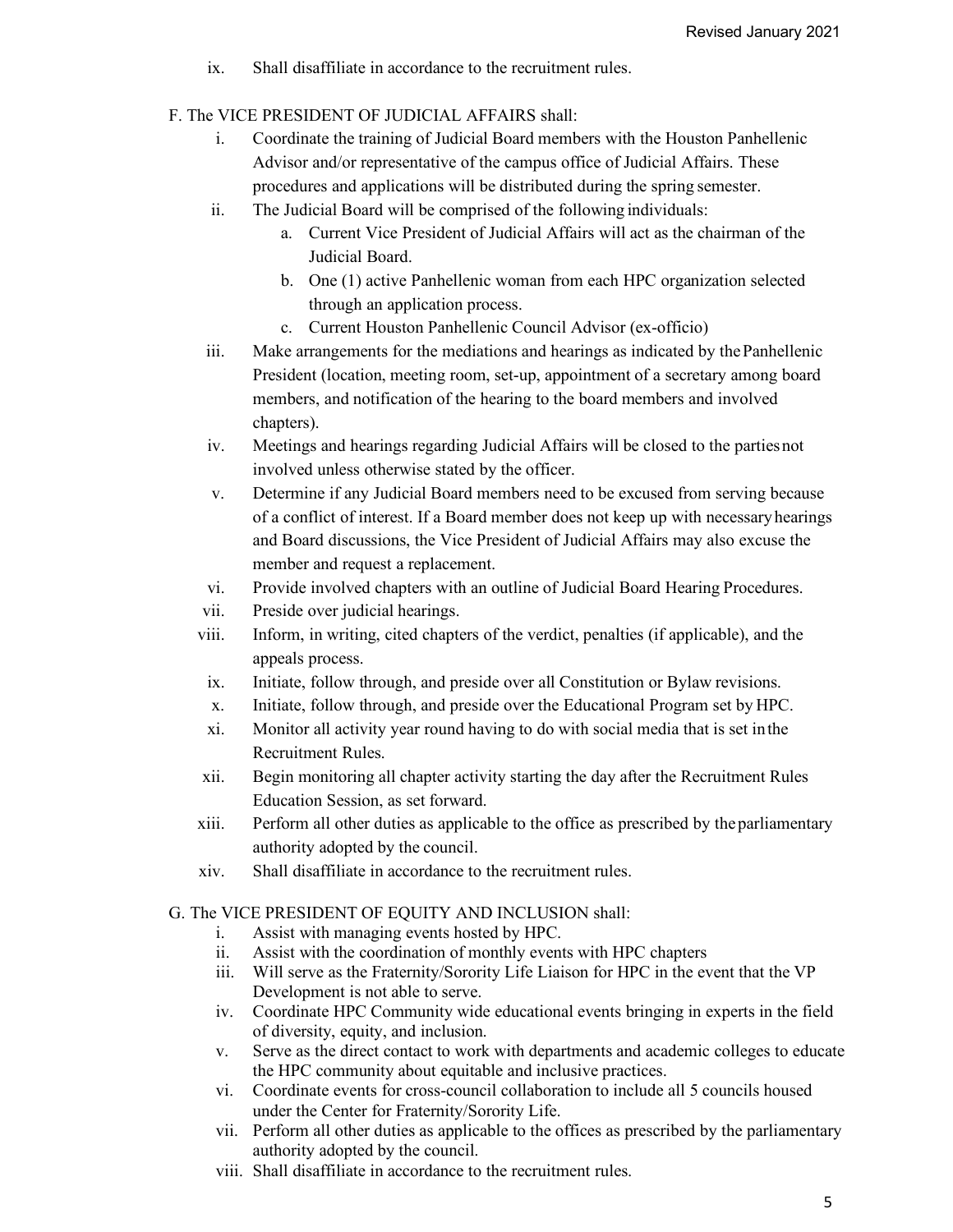#### H. The ASSISTANT VICE PRESIDENT OF RECRUITMENT shall:

- i. Assist the Vice President of Recruitment.
- ii. Assist the Vice President of Administration manage social media and create a
- iii. Attend all recruitment committee events, record minutes, and communicate via email to the President and Panhellenic Advisor in regards to recruitment news.
- iv. Send recruitment meeting minutes to all involved parties within 48 hoursafter completion of meeting.
- v. Respond accordingly to potential new members on social media outlets throughout the HPC term, and respond within 48 hours to questions in regards to recruitment.
- vi. Be responsible, along with HPC Advisors and the rest of the recruitment team, for the selection and training of all Recruitment Counselors during the Formal Recruitment Process.
- vii. Coordinate Recruitment Counselor programs and all activities associated with the Recruitment Counselor team.
- viii. Be responsible for assigning Recruitment Counselors to the groups of Potential New Members.
- ix. Assist the recruitment team in the planning and execution of recruitment related events.
- x. Coordinate recruitment counselor interviews.
- xi. Assist with Recruitment Counselor work week.
- xii. Perform all other duties as applicable to the office as prescribed by the parliamentary authority adopted by the council.
- xiii. Shall disaffiliate in accordance to the recruitment rules.

## Section 3. Eligibility

Eligibility to serve as an officer shall depend on the type of membership:

A. Regular membership.

Members from Houston Panhellenic Council chapters holding regular membership in their chapter shall be eligible to serve in any HPC officer position except President, Vice President of Recruitment, Vice President of Finance, and Vice President of Judicial and have a minimum 2.5 cumulative and semester grade point average, enrolled as a full time student, and in good standing with the university, Center for Fraternity & Sorority Life, and the member's chapter.

- B. Provisional membership. Members from Houston Panhellenic Council chapters holding provisional membership in their chapter shall not be eligible to serve as an HPC officer.
- C. Associate membership. Members from Houston Panhellenic Council chapters holding associate membership in their chapter shall not be eligible to serve as an HPC officer.

Section 4. Office-holding limitations:

- A. No more than two member(s) from the same Panhellenic sorority shall hold office during the same term.
- B. The Panhellenic President and Vice President of Recruitment should have a minimum of one year of Houston Panhellenic Council experience prior to serving.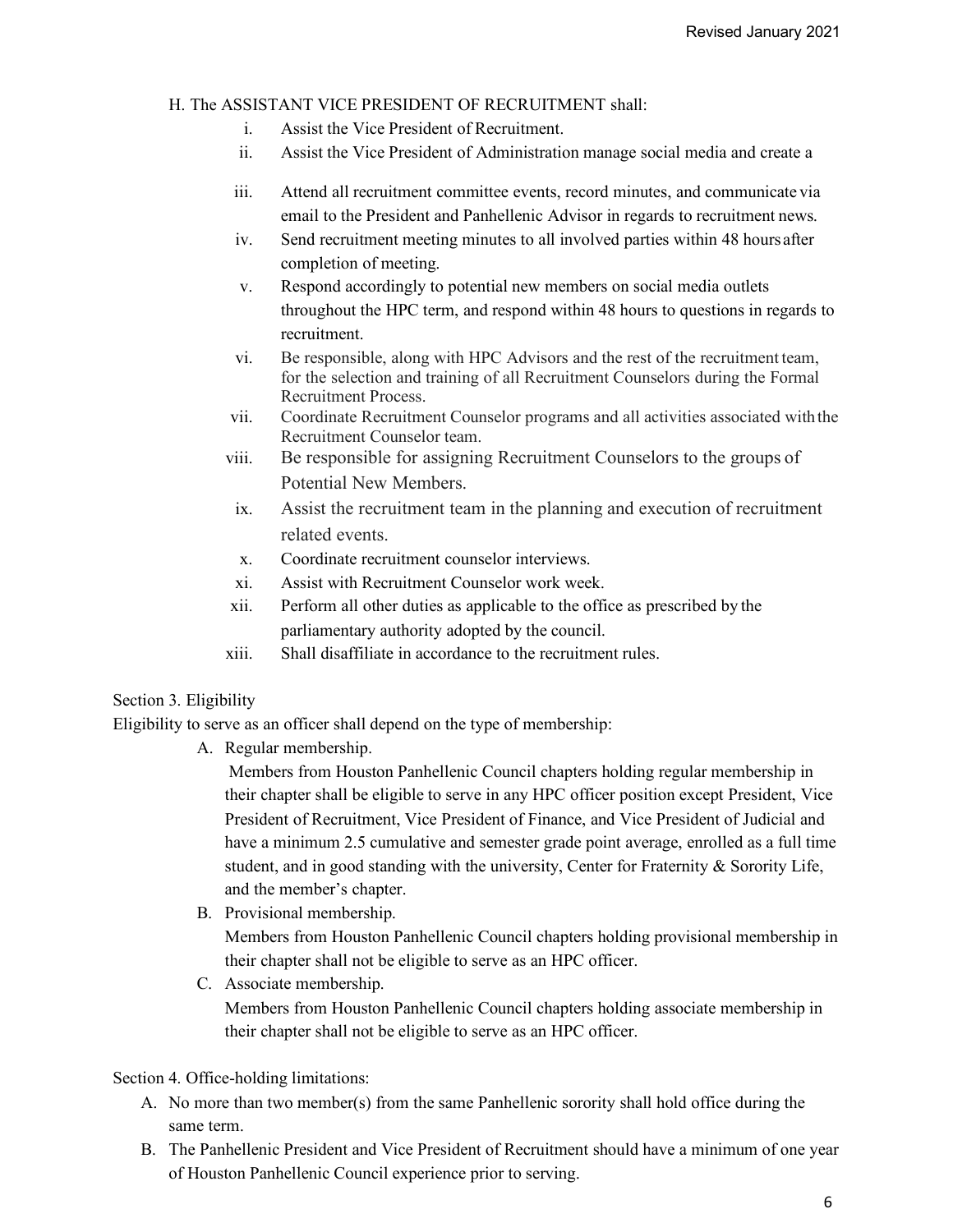Section 5. Term

- A. The officers shall serve for a term of one year or until their successors are selected.
- B. The officers shall be sworn in at the last delegate meeting in November unless that meeting occurs during Thanksgiving break (fall break) in which case another designated date will be selected based on availability of the newly selected officers and Panhellenic Advisor.

Section 6. Removal of Executive Board Officers

- A. Any officer of the Houston Panhellenic Council may be removed for cause by a vote of 2/3 of the Panhellenic Executive Council.
- B. A 3 check review system shall be implemented to hold all HPC Executive Councilmembers accountable.
- C. After a formal written complaint has been submitted to the Panhellenic Advisor, a formalmeeting will occur with the Vice President of Judicial, two of the top 3 primary officers not involved in the formal written complaint, and Panhellenic Advisor.
- D. If the written complaint involves the Vice President of Judicial then the formal meeting willoccur with the top 2 primary officers and Panhellenic Advisor.
- E. After the formal meeting, the Vice President of Judicial will submit a formal writtendecision letter to the officer in question. The officer in question has 4 business days to respond.

# Section 7. Vacancies

Vacancies shall be filled in the same manner of selection as provided in Article III with discretion of the Executive Board and Panhellenic Advisor.

## Article V. The Panhellenic Delegate Council

Section 1. Authority

- A. The governing body of the Houston Panhellenic Council shall be the Panhellenic Delegate Council.
- B. It shall be the duty of the Panhellenic Delegate Council to conduct all business related to the overall welfare of the Houston Panhellenic Council including, but not limited to: annual review of the parameters as adopted in the recruitment rules for the automatic adjustment of total every regular academic term, annual determination of dues, approval of the annual budget, consideration of extension, setting a calendar of events, determining programming and establishing recruitment rules and recruitment style.
- C. The Panhellenic Council shall also have the authority to adopt rules governing the College Panhellenic Association that do not violate the sovereignty, rights and privileges ofmember women's only sororities.

Section 2. Composition and privileges.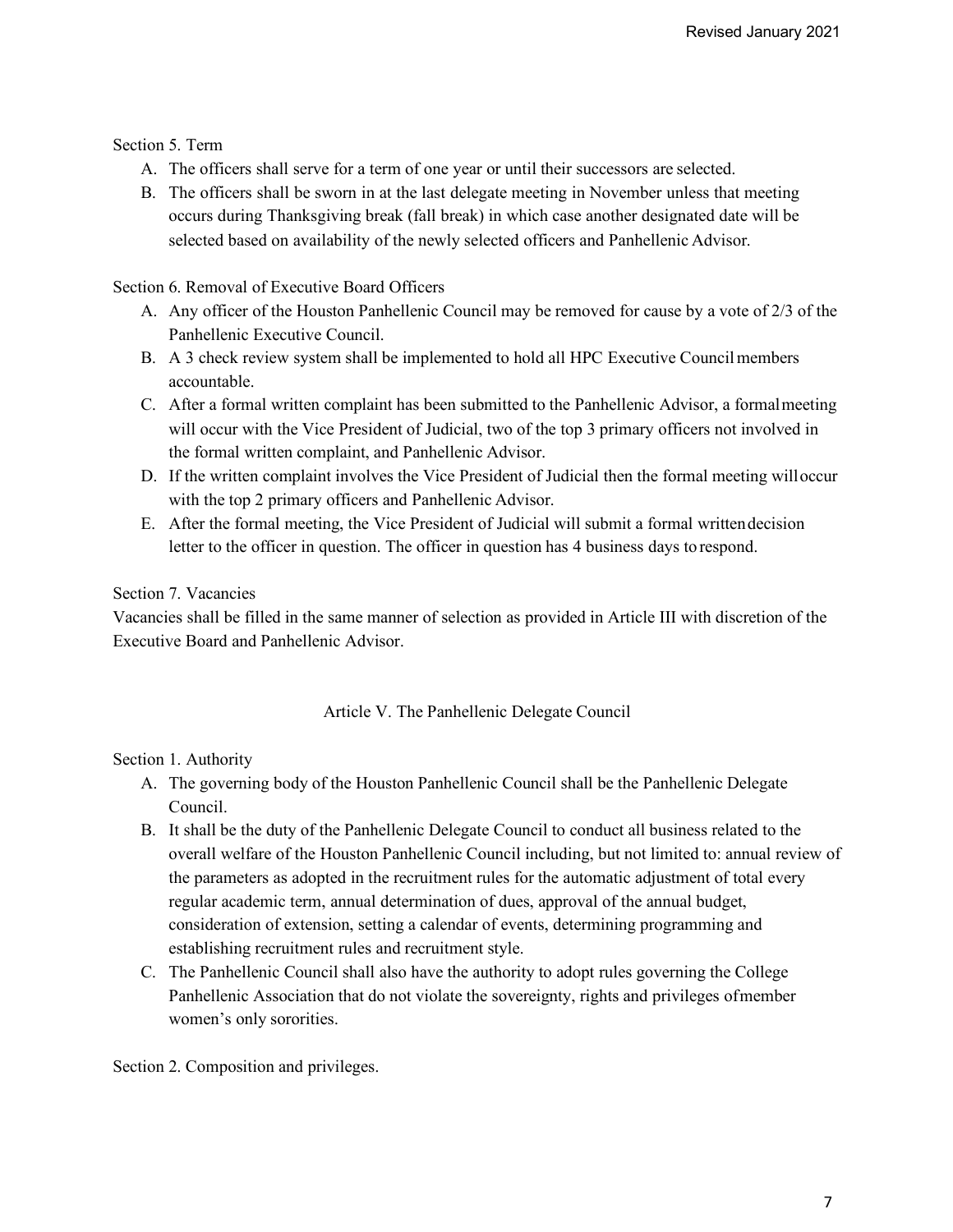- A. The Panhellenic Delegate Council shall be composed of one delegate and one alternate delegate from each regular, provisional and associate woman's only member organization at The University of Houston as identified in Article III.
- B. The delegates shall be the voting members of the Panhellenic Council except as otherwise provided in Article III of these bylaws.
- C. The alternate delegates shall have voice but no vote.
- D. The alternate delegate shall act and vote in the place of the delegate when the delegate is absent.
- E. If both delegate and alternate are absent, the vote may be cast by a member of the sorority, providing her credentials have been presented to the HPC President.

Section 3. Selection of delegates and alternates

- A. Delegates to the Houston Panhellenic Council shall be selected by their respective women's only sorority chapters to serve for a term of one year.
- B. The chapter delegate shall be sworn in at the last delegate meeting in November unless that meeting occurs during (Thanksgiving break) fall break in which case another designated date will be selected based on availability of the newly selected delegates and Panhellenic Advisor.

### Section 4. Delegate vacancies

When a delegate vacancy occurs, it shall be the responsibility of the sorority the delegate is a member of to select a replacement within 1 week and to notify the HPC Vice President of Administration the name, email, and telephone number of the new delegate.

Section 5. Delegate duties and responsibilities

- A. Attend all Houston Panhellenic Council Delegate Meetings and Open Meetings.
- B. Serve as the official representatives from each of the HPC chapters in terms of official Panhellenic discussions and voting matters.
- C. Inform their respective chapters of all updates in HPC programs, community activities, and reports from the HPC Executive Committee.
- D. Ensure that rosters, dues, recruitment materials, and any additional requests be turned into HPC by the appropriate deadlines.
- E. Coordinate with the VP of Administration in updating the "Master Calendar" withtheir respective chapter philanthropy events and any additional important dates.
- F. Must support NPC Unanimous Agreements, policies and procedures.
- G. Should know when to consult her sorority's NPC delegate for assistance and advice regarding Panhellenic concerns.
- H. Should be prepared and knowledgeable about Panhellenic concerns, the view of her member organization and chapter, and how to voice concerns to the Council.

## Section 6. Regular meetings

Regular meetings of the Panhellenic Delegate Council shall be held at a time and place established at the beginning of each academic term.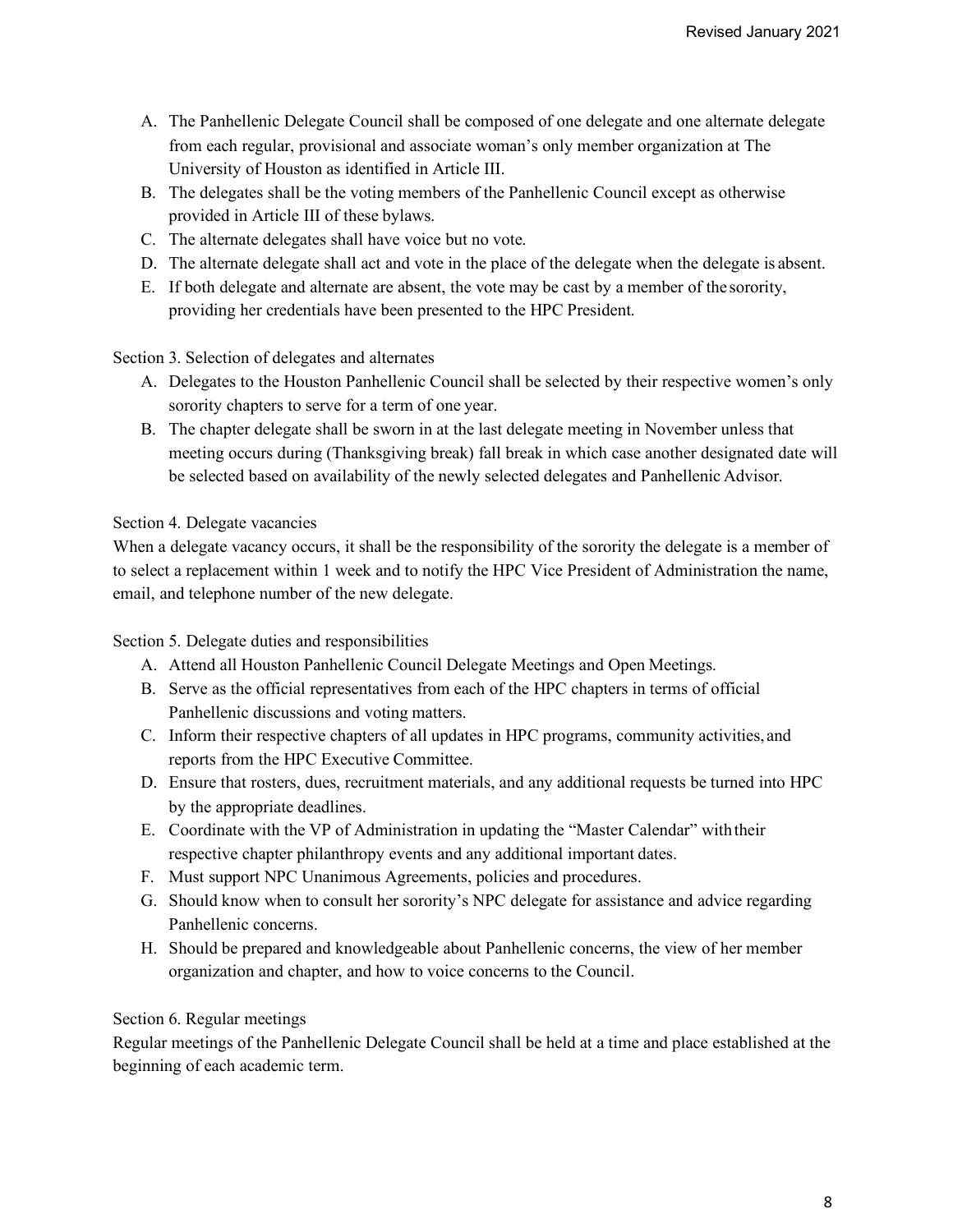## Section 7. Annual meeting

The annual meeting of the Panhellenic Council shall be held during the month of November. The purpose of the annual meeting will be for the transition of the newly elected officers and delegates and will include any other business that may properly come before the Executive Board and delegates.

# Section 8. Special meetings

- A. Special meetings of the Panhellenic Council may be called by the president when necessary and shall be called by her upon the electronic or written request of no fewer than one-fourth of the member women's sororities of the Houston Panhellenic Council.
- B. Electronic or written notice of each special meeting of the Panhellenic Council shall be sent to each member of the Panhellenic Council at least 24 hours prior to convening the meeting; however, such notice may be waived, and attendance at such meeting shall constitute waiver of said notice.

# Section 9. Quorum

Two-thirds of the delegates from the member sororities of the Panhellenic Delegate Council shall constitute a quorum for the transaction of business.

## Section 10. Voting requirements

- A. All other votes, unless specified in these bylaws, shall require a majority vote for adoption.
- B. A two-thirds vote of the Panhellenic Delegate Council shall be required to approve a recolonization plan and for all extension-related votes.
- C. Proposed motions on issues that impact a chapter as a whole must be announced at a previous meeting to allow opportunity for chapter input before a vote may be taken on the issue.

## Article VI. The Panhellenic Advisor

Section 1. Appointment

The Panhellenic Advisor of the Houston Panhellenic Executive Council shall be appointed by the University of Houston Center of Fraternity & Sorority Life.

## Section 2. Authority

The Panhellenic Advisor shall serve in an advisory capacity to the Houston Panhellenic Council. The Panhellenic Advisor shall have voice but no vote in all meetings of the Houston Panhellenic Delegate Council and the Houston Panhellenic Executive Council.

## Article VII. Committees

## Section 1. Standing committees

A. The standing committees of the Houston Panhellenic Council shall be the Judicial Board, Membership Recruitment Committee, Academic Excellence Committee, and Programming Committee.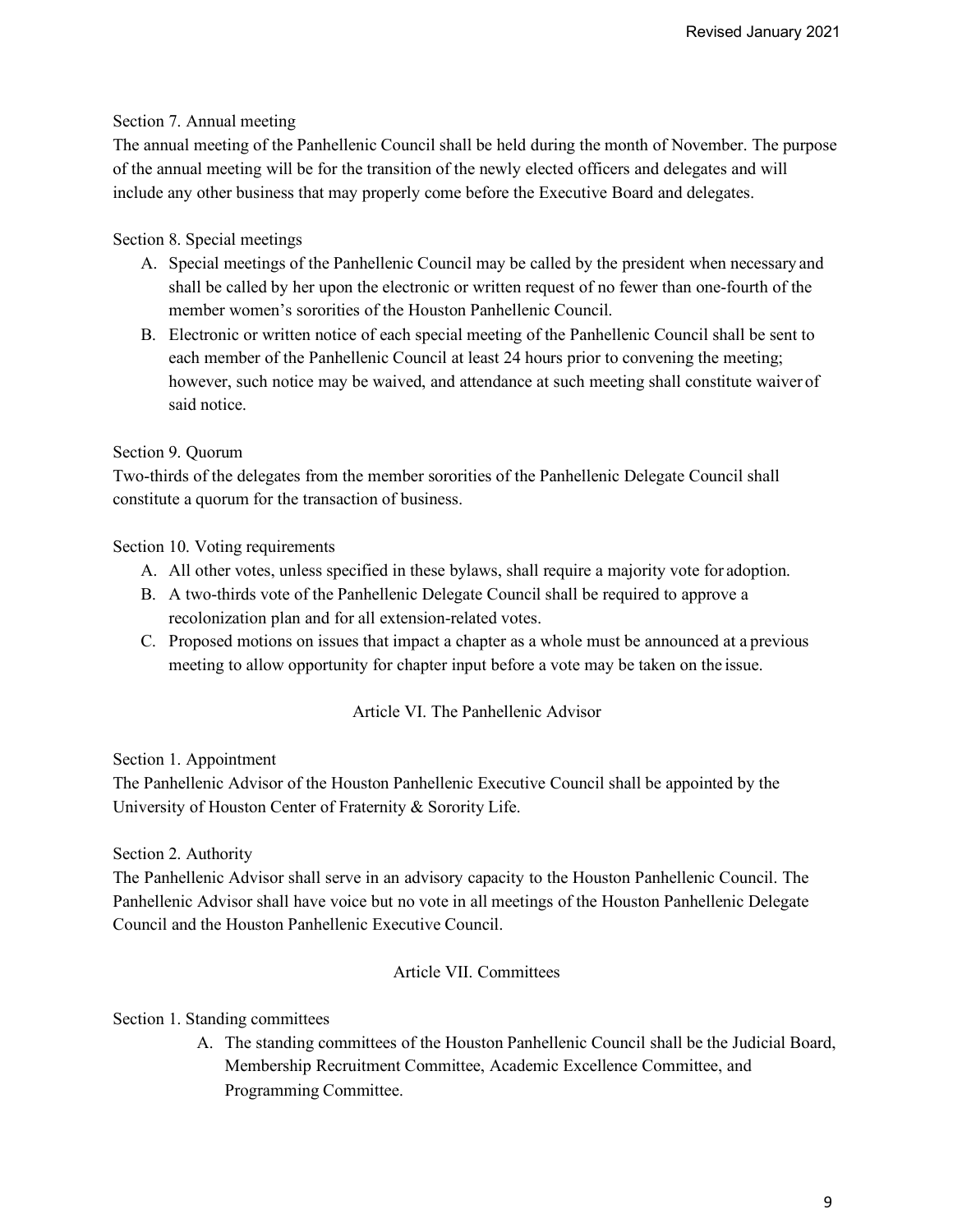B. Term. The standing committees shall serve for a term of one year, which shall coincide with the term of the officers.

# Section 2. Appointment of committee membership

The Executive Council shall appoint members and chairmen of all standing and special committees, except as provided otherwise in these bylaws, and in making these appointments, recognize fair representation from all member women's only sororities as much as possible. The president shall be an ex-officio member of all committees except the Judicial Board and the Alumnae Advisory Council.

# Section 3. Judicial Board

- A. The Judicial Board shall consist of the Vice President of Judicial as chairman and one member from each HPC member organizations, preferably the standards chair or judicial representative from the member organization.
- B. The Panhellenic Advisor shall serve as a nonvoting, ex-officio member.
- C. The Judicial Board members shall participate in training to be educated about the purpose ofthe board, the rules and regulations the Judicial Board will monitor, the procedures to be followed, proper questioning techniques, the rights of the charged organizations, evaluating evidence, and deliberations and sanctioning.
- D. The Judicial Board shall educate member sororities about the Houston Panhellenic Council judicial procedure.
- E. In accordance with NPC Unanimous Agreement VII-College Panhellenic Association Judicial Procedure, it shall be the Judicial Board's duty to hold a hearing to adjudicate all alleged violations of the NPC Unanimous Agreements and the bylaws, code of ethics, standing rules and membership recruitment regulations of the Houston Panhellenic Council that are not settled informally or through mediation.
- F. The hearing shall be conducted by the entire Judicial Board unless the Panhellenic Council adopts rules for the hearing to be conducted by a committee of the Judicial Board.
- G. The members of the Judicial Board shall maintain confidentiality throughout and upon completion of the judicial process.
- H. If a hearing involves a member of the Judicial Board's chapter, then that member will not participate in the hearing.

## Section 4. Membership Recruitment Committee

The Membership Recruitment Committee shall consist of a chairman and one representative from each regular, provisional and associate woman's only member (if they are participating in the primary recruitment process). Alumnae advisors may attend meetings of the committee. The alumnae advisors shall have voice but no vote. This committee shall review and develop membership recruitment rules and submit them for discussion and approval to the Panhellenic Council before the end of the academic term preceding the primary membership recruitment period. After each primary membership recruitment period, the chairman of this committee shall present a full report, including recommendations, to the Panhellenic Council based on an analysis of the recruitment statistics and recruitment evaluations from new members, potential new members who withdrew, each member organization and chapter advisor.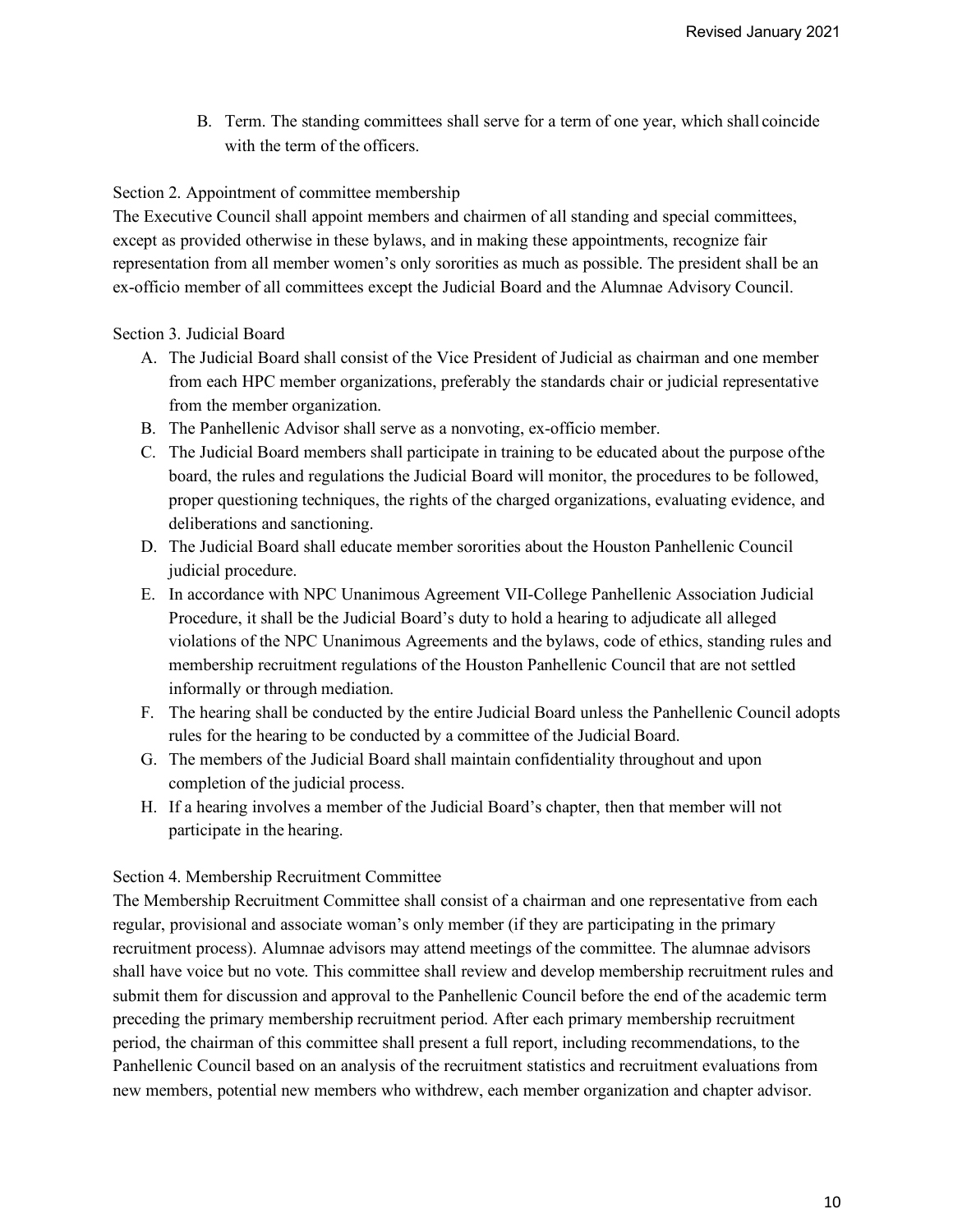### Section 5. Academic Excellence Committee

The Academic Excellence Committee shall consist of the Vice President of Development as chairman and one member from each HPC member organization, preferably the academic/scholarship chair from the member organization. The Academic Excellence Committee will be responsible for all matters pertaining to the promotion of superior scholarship and intellectual achievement.

### Section 6. Programming Committee

The Programming Committee shall consist of the Vice President of Development as chairman and one member from each HPC member organization, preferably the external philanthropy chair from the member organization. The Programming Committee will be responsible to assist in the planning and execution of all HPC programs. The committee shall support all of the other council events.

### Section 7. Other committees

Other such committees, standing or special, shall be appointed as deemed necessary by the Houston Panhellenic Council Executive Board.

### Article VIII. Administration of Membership Recruitment

- A. An early fall recruitment shall be held.
- B. The NPC quota-total system shall be followed.
- C. The preferential bidding systems shall be used.
- D. Except during the formal recruitment period, continuous open bidding shall be in effect during the school year (fall through spring) for all eligible students.
- E. Chapters which do not fill basic quota during formal recruitment may continuously open bid until they reach chapter total.
- F. Every regular enrolled new member, initiate, or affiliate of a chapter shall be counted in the chapter total.
	- a. A list of all new, initiated, and affiliated members shall be filed with the Panhellenic Advisor on the first day of classes each semester and one week after a recruitment period.
	- b. Any de-pledging, termination, or other change in membership shall be reported to the Panhellenic Advisor within 48 hours after it has occurred.
- G. Summer Contacts
	- a. Houston Panhellenic Council is permitted to hold summer recruitment; however, activities cannot be sponsored by one individual organization, only by HPC.
	- b. Any HPC organization that violates summer recruitment will be subject to a judicial hearing. Any student going through recruitment who has participated in any form of summer recruitment, other than that approved by HPC, shall be required to appear before the Judiciary Committee.
- H. The Recruitment Rules for each period shall be adhered to by all regular HPC organizations.

Article IX. Chapter Accountability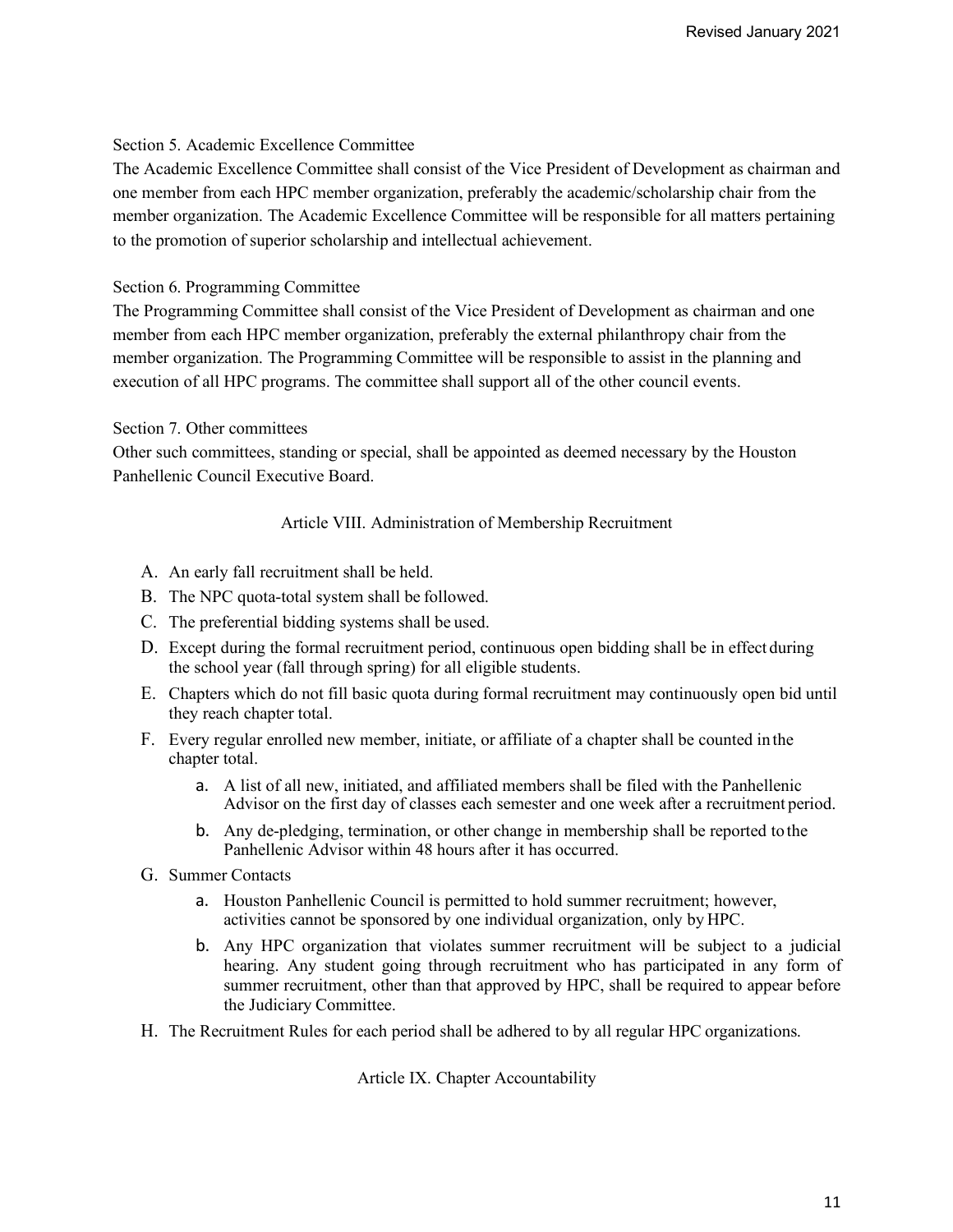- A. Recruitment Rules Education Session as stated in Article IV, Section B, number vii.
	- a. Seventy Percent of each organization must be in attendance or they will receive a fine of \$20 for each member they are under. The only exception to this rule is if a chapter has a previous chapter event mandated by a chapter's nationals or approved by HPC.
		- i. A mandatory chapter event is defined as: ritual, chapter sponsored event, philanthropic event, or any other event that is submitted and approved on the chapter calendar to HPC at the beginning of each semester.
	- b. When the Recruitment Rules Education Session is complete, any chapters or chapter members that are not in attendance will still be held accountable for all information covered. Article X. Finances

### Section 1. Fiscal Year

The fiscal year of the Houston Panhellenic Council shall be from January 1<sup>st</sup> to December 31st, inclusive.

### Section 2. Contracts

Dual signatures of the HPC President and Vice President of Finance with review of the HPC Advisor shall be required to bind the Houston Panhellenic Council on any contract.

## Section 3. Checks

All checks and electronic payments issued on behalf of the Houston Panhellenic Council shall bear dual signatures. The following shall be authorized to be one of the two required signatures: HPC President and Vice President of Finance with review of the HPC Advisor.

## Section 4. Purchases

- A. All orders that cost over \$100 made by HPC must receive at least two complete estimates that need to be turned into the Vice President of Finance at least one week before the order is to be placed. Once the payment request has been received, the Vice President of Finance will review submission with the HPC President and Advisor. Extenuating circumstances must be discussed with the Vice President of Finance.
- **B.** All purchases that cost over \$300 must be submitted two weeks before the order is to be placed and be approved by HPC. Once the payment request has been received, the Vice President of Finance will review submission with the HPC President and Advisor. Extenuating circumstances must be discussed with the Vice President of Finance*.*

#### Section 5. Payments

All payments due to the Houston Panhellenic Council shall be received by the Vice President of Finance, who shall record them. Checks for payments will be made payable to HPC.

#### Section 6. Membership Dues

- A. The dues of each HPC Regular Member and Associate Member fraternity shall be an assessment of \$12 per initiated member and new member per semester.
- B. The dues of each member fraternity shall be payable within 10 days of receiving abill from HPC each semester. Bills for fall dues shall be sent out no later than the second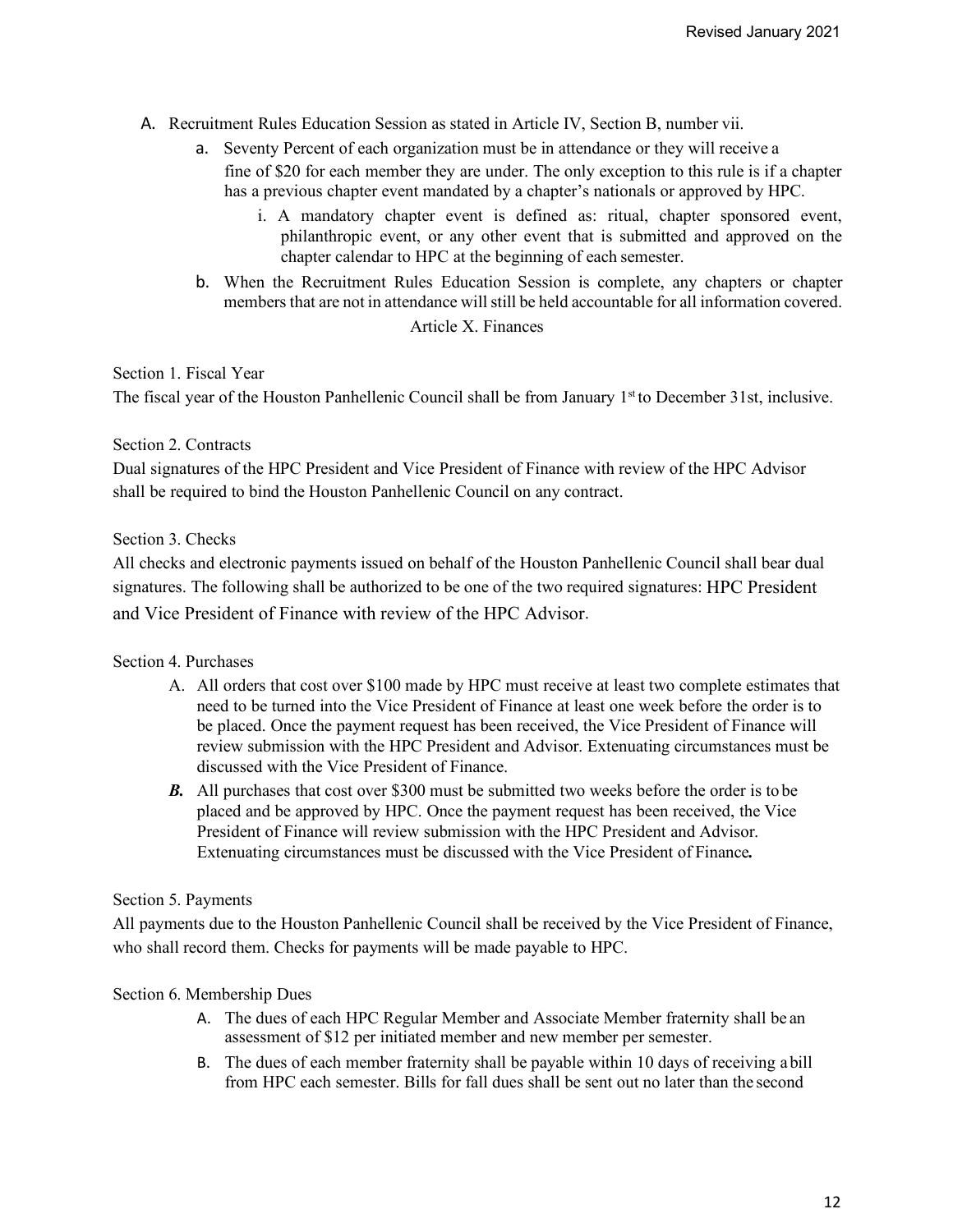Panhellenic meeting after Fall Formal Recruitment. Dues and fees for fall open recruitment new members will be due on October 31<sup>st</sup>, or as stated by the HPC Vice President of Finance. Bills for spring dues will be sent out no later than the second Panhellenic meeting of the spring semester. Dues and fees for spring open recruitment new members will be due on March 31<sup>st</sup>, or as stated by the HPC Vice President of Finance. A fine of \$30 will be imposed as a late payment for the first week. After the initial \$30, an assessment of \$10 will be made each week that dues remain delinquent.

- C. Only new members, initiates, and affiliated collegians that are listed on thefraternity's Panhellenic roster may participate and represent the chapter during Recruitment, Panhellenic events, and other inter-fraternal events.
- D. A new member shall be defined as an uninitiated chapter member who was extended a bid under preferential bidding or via continuous open bidding. An initiate shall be defined as any initiated member of their chapter. An affiliate shall be defined as a collegiate member initiated by another chapter who has been accepted for membership at the chapter at the University of Houston.

## Article XI. Extension

#### Section 1. Extension

Extension is the process of adding an NPC women's only sorority.

- A. When all NPC chapters at the University of Houston have continuously maintained total for a period of at least two years, the Houston Panhellenic Council shall consider raising total or adding another chapter.
- B. Before undertaking any colonization efforts, HPC shall notify the NPC ExtensionCommittee to receive guidance and support.
- C. A new chapter shall be organized through colonization by an NPC organization.
- D. Consideration should be given to NPC organizations that have previously had chapters at the University; of those, NPC organization which have filed letters expressing an interest in the campus.

Section 2. Voting

Only regular members of the Panhellenic Council shall vote on extension matters.

Article XII. Violation Resolution

#### Section 1. Violation

Chapters shall be held accountable for the conduct of their individual collegiate and alumnae members. Conduct contrary to the NPC Unanimous Agreements, these bylaws, the Panhellenic code of ethics, standing rules and/or membership recruitment regulations of the Houston Panhellenic Council shall be considered a violation.

Section 2. Informal resolution

Members are encouraged to resolve alleged violations through informal discussion with the involved parties.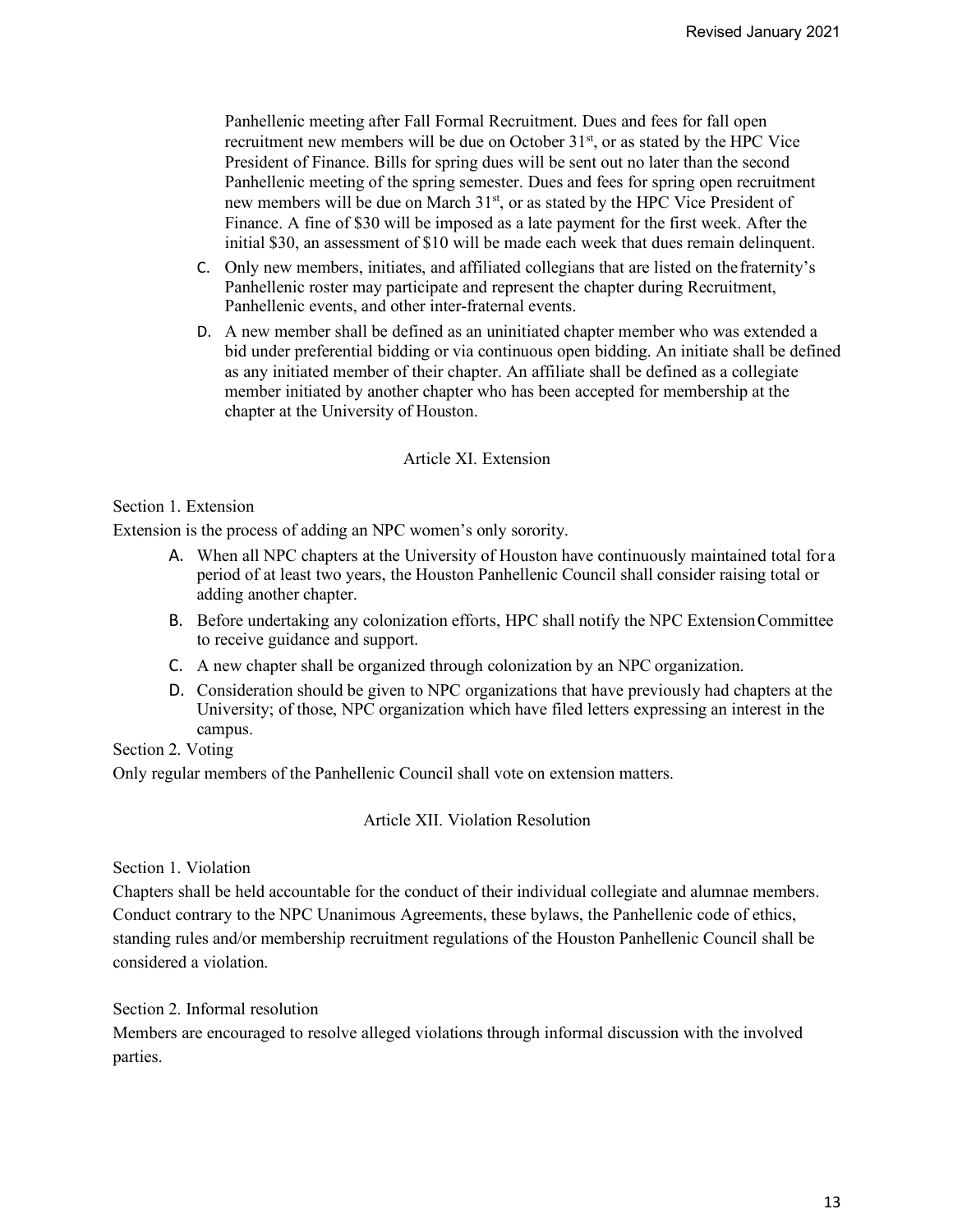### Section 3. Judicial process

The Houston Panhellenic Council shall follow all NPC Unanimous Agreements and NPC guidelines for the judicial process found in the NPC Manual of Information.

## Article XIII. Anti-Hazing Clause

Per the Unanimous Agreements, NPC supports all efforts to eliminate hazing. All forms of hazing shall be banned.

This organization will not initiate, participate in, or be witness to any act that inflicts or intends to inflict physical or mental harm or discomfort or which may demean, disgrace, or degrade any person, regardless of location, intent, or consent of participant(s).

## Article XIV. Inclusion Statement

Houston Panhellenic Council does not categorically deny membership to an individual, based on race, color, religion, age, national origin, ancestry, sexual orientation, gender identity and expression, military or veteran status, the presence of a disability, genetic information, familial status, political affiliation or participation in protected activities (discrimination based on sex is allowed through Title IX of the Educational Amendments of 1972).

UH Non-Discrimination Clause: As a Registered Student Organization at the University of Houston we adhere to the University of Houston's Non-Discrimination Policy. The University of Houston is an Affirmative Action/Equal Opportunity institution. The university provides equal treatment and opportunity to all persons without regard to race, color, religion, national origin, sex, age, genetic information, disability, or veteran status except where such distinction is required by law. Additionally, the System prohibits discrimination on the basis of sexual orientation, gender identity or gender expression.

## Article XV. Parliamentary Authority

The rules contained in the current edition of Robert's Rules of Order Newly Revised shall govern the Houston Panhellenic Council when applicable and when they are not inconsistent with the NPC Unanimous Agreements, these bylaws and any special rules of order the Houston Panhellenic Council may adopt.

## Article XVI. Amendment of Bylaws

These bylaws may be amended at any regular or special meeting of the Panhellenic Council Delegates by a two-thirds vote, provided the proposed amendment has been announced and submitted in writing at the previous regular meeting, allowing an opportunity for chapter input.